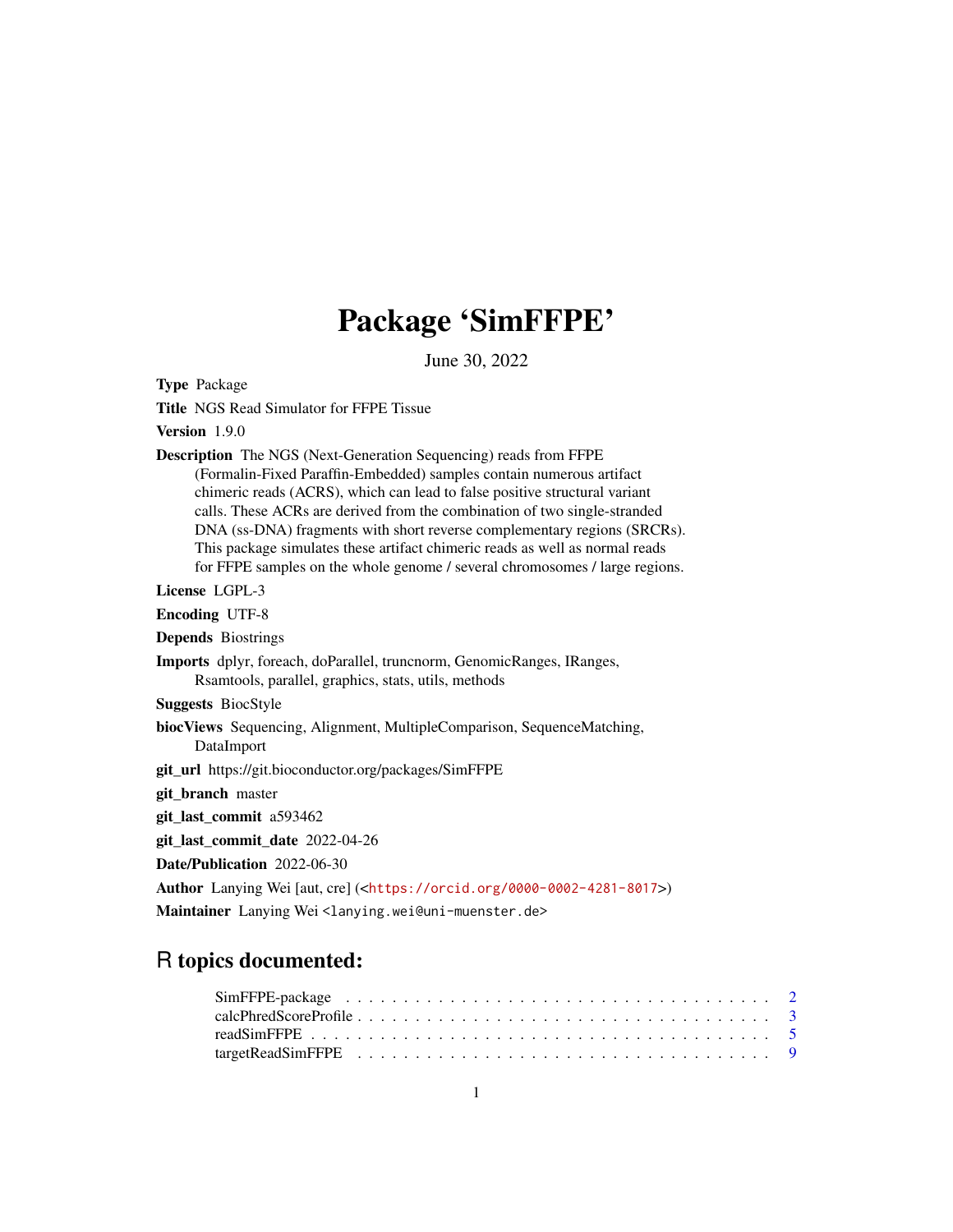#### <span id="page-1-0"></span>**Index** 2008 **[14](#page-13-0)**

#### <span id="page-1-1"></span>**Description**

The NGS (Next-Generation Sequencing) reads from FFPE (Formalin-Fixed Paraffin-Embedded) samples contain numerous artifact chimeric reads (ACRS), which can lead to false positive structural variant calls. These ACRs are derived from the combination of two single-stranded DNA (ss-DNA) fragments with short reverse complementary regions (SRCRs). This package simulates these artifact chimeric reads as well as normal reads for FFPE samples on the whole genome / several chromosomes / large regions.

#### Details

This package was not yet installed at build time.

The NGS (Next-Generation Sequencing) reads from FFPE (Formalin-Fixed Paraffin-Embedded) samples contain numerous artifact chimeric reads (ACRs), which can lead to false positive structural variant calls. These ACRs are derived from the combination of two single-stranded DNA (ss-DNA) fragments with short reverse complementary regions (SRCR). This package simulates these artifact chimeric reads as well as normal reads for FFPE samples. To simplify the simulation, the genome is divided into small windows, and SRCRs are found within the same window (adjacent ss-DNA combination) or between different windows (distant ss-DNA simulation). For adjacent ss-DNA combination events, the original genomic distance between and strands of two combined SRCRs are also simulated based on real data. The simulation can cover whole genome, or several chromosomes, or large regions, or whole exome, or targeted regions. It also supports enzymatic / random fragmentation and paired-end / single-end sequencing simulations. Fine-tuning can be achieved by adjusting the parameters, and multi-threading is surported. Please check the package vignette for the guidance of fine-tuning Index: This package was not yet installed at build time.

There are three available functions for NGS read simulation of FFPE samples:

1. [calcPhredScoreProfile](#page-2-1): Calculate positional Phred score profile from BAM file for read simulation.

2. [readSimFFPE](#page-4-1): Simulate artifact chimeric reads on whole genome, or several chromosomes, or large regions.

3. [targetReadSimFFPE](#page-8-1): Simulate artifact chimeric reads in exonic / targeted regions.

#### Author(s)

.

NA

Maintainer: NA

#### See Also

[calcPhredScoreProfile](#page-2-1), [readSimFFPE](#page-4-1), [targetReadSimFFPE](#page-8-1)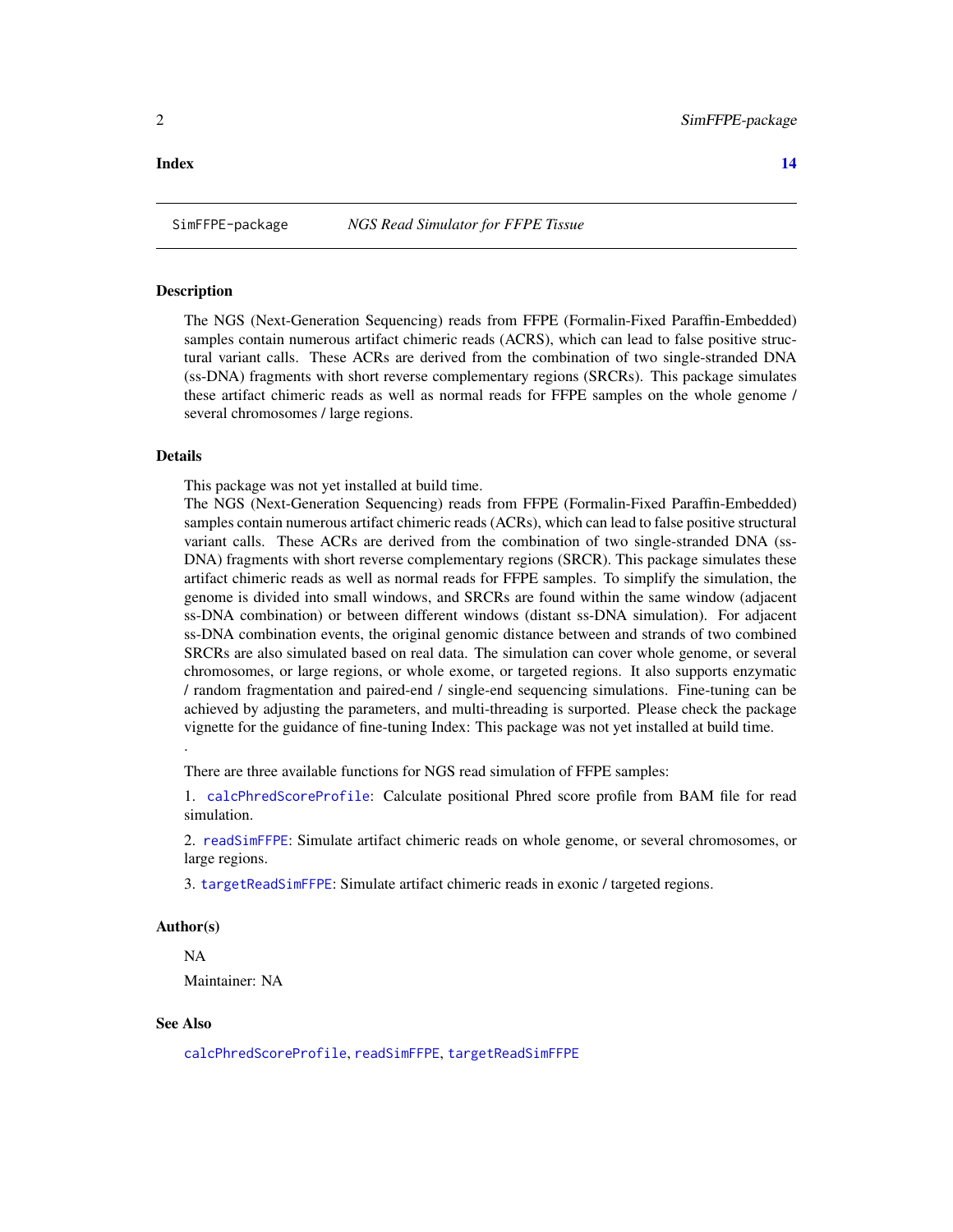#### <span id="page-2-0"></span>calcPhredScoreProfile 3

#### Examples

```
PhredScoreProfilePath <- system.file("extdata", "PhredScoreProfile2.txt",
                                     package = "SimFFPE")
PhredScoreProfile <- as.matrix(read.table(PhredScoreProfilePath, skip = 1))
colnames(PhredScoreProfile) <-
    strsplit(readLines(PhredScoreProfilePath)[1], "\t")[[1]]
referencePath <- system.file("extdata", "example.fasta", package = "SimFFPE")
reference <- readDNAStringSet(referencePath)
## Simulate reads of the first three sequences of the reference genome
sourceSeq <- reference[1:3]
outFile1 <- paste0(tempdir(), "/sim1")
readSimFFPE(sourceSeq, referencePath, PhredScoreProfile, outFile1,
            coverage = 80, enzymeCut = TRUE, threads = 2)## Simulate reads for targeted regions
bamFilePath <- system.file("extdata", "example.bam", package = "SimFFPE")
regionPath <- system.file("extdata", "regionsBam.txt", package = "SimFFPE")
regions <- read.table(regionPath)
PhredScoreProfile <- calcPhredScoreProfile(bamFilePath, targetRegions = regions)
regionPath <- system.file("extdata", "regionsSim.txt", package = "SimFFPE")
targetRegions <- read.table(regionPath)
outFile <- paste0(tempdir(), "/sim2")
targetReadSimFFPE(referencePath, PhredScoreProfile, targetRegions, outFile,
                  coverage = 80, readLen = 100, meanInsertLen = 180,
                  sdInsertLen = 50, enzymeCut = FALSE)
```
<span id="page-2-1"></span>calcPhredScoreProfile *Estimate Phred score profile for FFPE read simulation*

#### **Description**

Calculate Phred score profile from the entire BAM file or reads in subsampled regions.

#### Usage

```
calcPhredScoreProfile(bamFilePath, mapqFilter = 0, maxFileSize = 1,
targetRegions = NULL, subsampleRatio = NA, subsampleRegionLength = 1e+05,
disableSubsampling = FALSE, threads = 1)
```
#### Arguments

bamFilePath BAM file to be processed.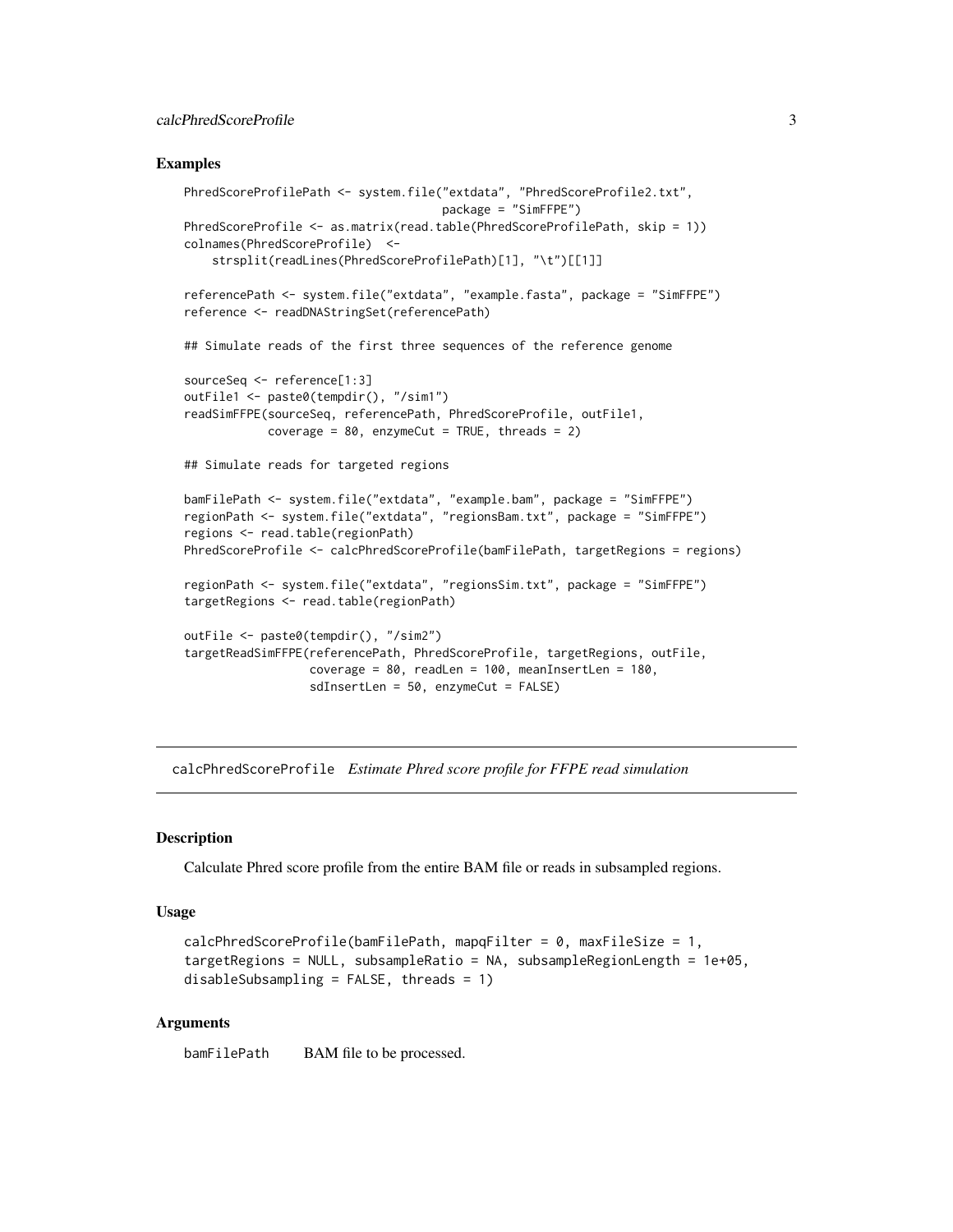<span id="page-3-0"></span>

| mapqFilter            | Filter for mapping quality. Reads with mapping quality below this value will be<br>excluded from calculation.                                                                                                                                                                                                                                                                                                                                                                 |
|-----------------------|-------------------------------------------------------------------------------------------------------------------------------------------------------------------------------------------------------------------------------------------------------------------------------------------------------------------------------------------------------------------------------------------------------------------------------------------------------------------------------|
| maxFileSize           | The maximum file size (in GB) that allows processing of the entire BAM file.<br>If disable Subsampling is set to false, BAM file larger than this size will be sub-<br>sampled for calculation.                                                                                                                                                                                                                                                                               |
| targetRegions         | A DataFrame or GenomicRanges object representing target regions for calcula-<br>tion. Use it for targeted sequencing / WES data, or when you need to manually<br>select subsampled regions (set disableSubsampling to true in this case). If it is<br>a DataFrame, the first column should be the chromosome, the second the start<br>position and the third the end position. Please use one-based coordinate systems<br>(the first base should be marked with 1 but not 0). |
|                       | subsampleRatio Subsample ratio. Together with subsampleRegionLength to determine subsam-<br>pled regions. When subsampleRatio is not given, it will be assigned the value of<br>maxFileSize divided by the input BAM file size. Range: 0 to 1.                                                                                                                                                                                                                                |
| subsampleRegionLength |                                                                                                                                                                                                                                                                                                                                                                                                                                                                               |
|                       | Length of each subsampled region. Unit: base pair (bp).                                                                                                                                                                                                                                                                                                                                                                                                                       |
| disableSubsampling    |                                                                                                                                                                                                                                                                                                                                                                                                                                                                               |
|                       | Force to use the entire BAM file for calculation when set to true.                                                                                                                                                                                                                                                                                                                                                                                                            |
| threads               | Number of threads used. Multi-threading can speed up the process.                                                                                                                                                                                                                                                                                                                                                                                                             |
|                       |                                                                                                                                                                                                                                                                                                                                                                                                                                                                               |

#### Details

Calculate positional Phred score profile from the entire BAM file or reads in subsampled regions. A Phred score profile will be returned, which can then be used in read simulation.

#### Value

A matrix will be returned. Each row of the matrix represents a position in the read (from begin to end), and each column the Phred quality score of base-calling error probabilities. The value in the matrix represents the positional Phred score proportion.

#### Author(s)

Lanying Wei <lanying.wei@uni-muenster.de>

#### See Also

[SimFFPE](#page-1-1), [readSimFFPE](#page-4-1), [targetReadSimFFPE](#page-8-1)

#### Examples

```
bamFilePath <- system.file("extdata", "example.bam", package = "SimFFPE")
regionPath <- system.file("extdata", "regionsBam.txt", package = "SimFFPE")
regions <- read.table(regionPath)
PhredScoreProfile <- calcPhredScoreProfile(bamFilePath, targetRegions = regions)
```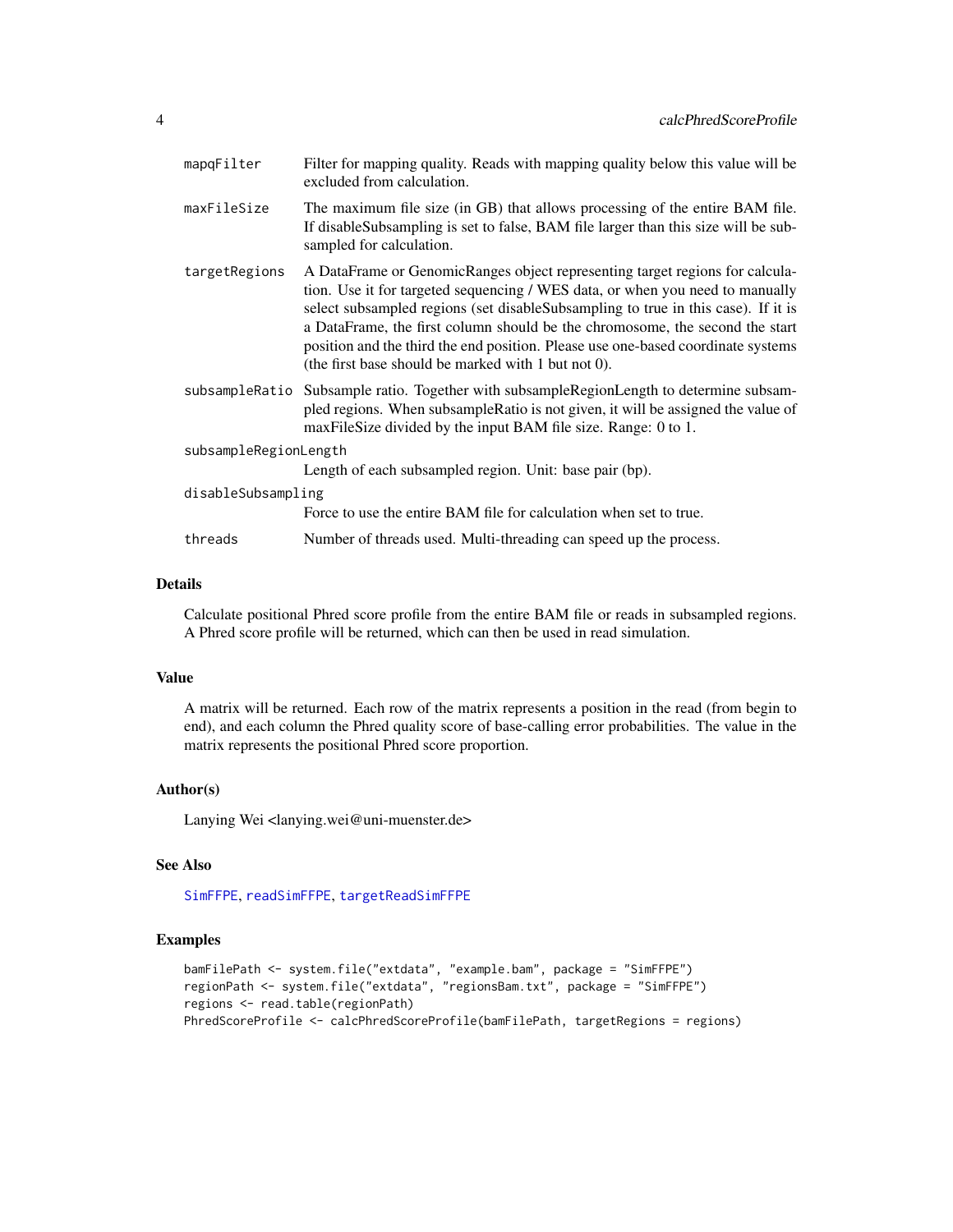<span id="page-4-1"></span><span id="page-4-0"></span>readSimFFPE *Simulate normal and artifact chimeric reads in NGS data of FFPE samples for whole genome / several chromosomes / large regions*

#### Description

NGS data from FFPE samples contain numerous artifact chimeric reads. These chimeric reads are formed through the combination of two single-stranded DNA (ss-DNA) with short reverse complementary regions (SRCR). This function simulates these artifact chimeric reads as well as normal reads for FFPE samples on the whole genome, or several chromosomes, or large regions. To simplify the simulation, the genome is divided into small windows, and SRCRs are found within the same window (adjacent ss-DNA combination) or between different windows (distant ss-DNA simulation).

#### Usage

```
readSimFFPE(sourceSeq, referencePath, PhredScoreProfile, outFile, coverage,
readLen=150, meanInsertLen=250, sdInsertLen=80, enzymeCut=FALSE,
chimericProp=0.1, sameChrProp=0.43, windowLen=5000, adjChimProp=0.63,
sameStrandProp=0.65, meanLogSRCRLen=1.8, sdLogSRCRLen=0.55, maxSRCRLen=32,
meanLogSRCRDist=4.7, sdLogSRCRDist=0.35, distWinLen=5000, spikeWidth = 1500,
betaShape1=0.5, betaShape2=0.5, sameTarRegionProb=0, adjFactor=1.65,
distFactor=1.65, chimMutRate=0.003, noiseRate=0.0015, highNoiseRate=0.08,
highNoiseProp=0.01, pairedEnd=TRUE, prefix="SimFFPE", threads=1,
adjChimeric=TRUE, distChimeric=TRUE, normalReads=TRUE, overWrite=FALSE)
```
#### Arguments

| sourceSeg         | A DNAStringSet object of DNA sequences used for simulation. It can cover the<br>entire reference genome or selected chromosomes or chromosome regions.                                                                                                                                                                 |
|-------------------|------------------------------------------------------------------------------------------------------------------------------------------------------------------------------------------------------------------------------------------------------------------------------------------------------------------------|
| referencePath     | Path to the reference genome.                                                                                                                                                                                                                                                                                          |
| PhredScoreProfile |                                                                                                                                                                                                                                                                                                                        |
|                   | A matrix representing the positional Phred score proportion. Each row of the<br>matrix represents a position in the read (from begin to end), and each column<br>the Phred quality score of base-calling error probabilities. The profile can be<br>calculated from BAM file using the calcPhredScoreProfile function. |
| outFile           | Output file path for the FASTQ file with simulated reads. Please include the<br>name of the output file without extension, e.g. "/tmp/sim1".                                                                                                                                                                           |
| coverage          | Coverage of the simulation.                                                                                                                                                                                                                                                                                            |
| readLen           | Read length of the simulation.                                                                                                                                                                                                                                                                                         |
| meanInsertLen     | Mean insert length for the simulation (normally distributed).                                                                                                                                                                                                                                                          |
| sdInsertLen       | Standard deviation of the insert length for simulation (normally distributed).                                                                                                                                                                                                                                         |
| enzvmeCut         | Simulate enzymatic fragmentation if it is set to true, otherwise simulate random<br>fragmentation.                                                                                                                                                                                                                     |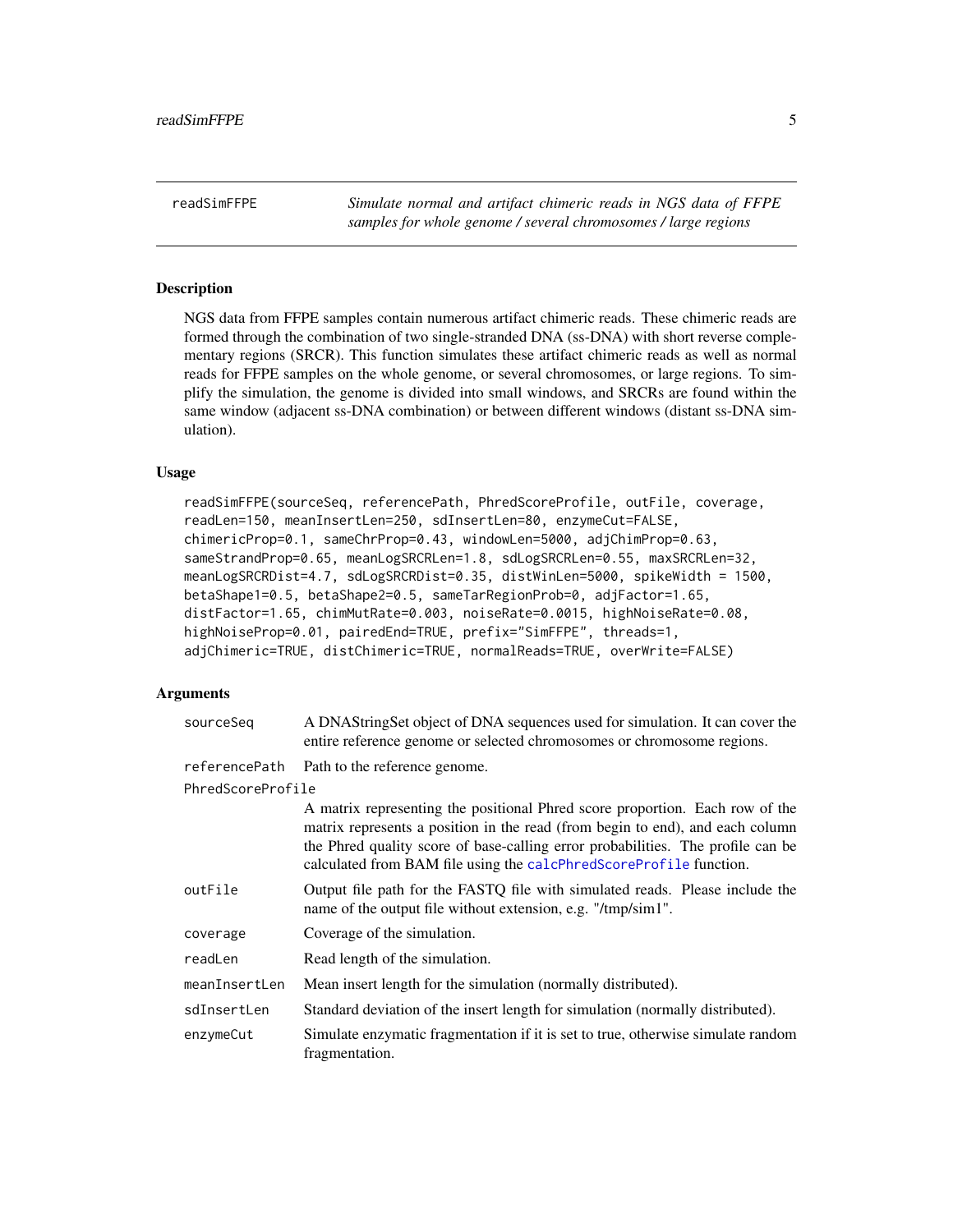<span id="page-5-0"></span>

| chimericProp    | Proportion of artifact chimeric fragments (chimeric fragments / chimeric or nor-<br>mal fragments). Range: 0 to 1.                                                                                                                                                                                                                                                                                                                                                           |
|-----------------|------------------------------------------------------------------------------------------------------------------------------------------------------------------------------------------------------------------------------------------------------------------------------------------------------------------------------------------------------------------------------------------------------------------------------------------------------------------------------|
| sameChrProp     | Proportion of artifact chimeric fragments that are derived from the combination<br>of two ss-DNA coming from the same chromosome. Range: 0 to 1.                                                                                                                                                                                                                                                                                                                             |
| windowLen       | The window length used in adjacent ss-DNA combination simulation. To simu-<br>late adjacent ss-DNA combinations, input DNA sequences are divided into small<br>windows of equal size, and short reverse complementary regions are searched<br>within the same window to form artifact chimeric fragments. Unit: base pair<br>$(bp)$ .                                                                                                                                        |
| adjChimProp     | Proportion of adjacent ss-DNA combinations among same chromosomal ss-<br>DNA combinations. Range: 0 to 1.                                                                                                                                                                                                                                                                                                                                                                    |
| sameStrandProp  | Proportion of same-strand ss-DNA combinations among adjacent ss-DNA com-<br>binations. For paired end sequencing, the larger the proportion, the greater the<br>proportion of improperly paired reads with LL / RR pair orientation, and the<br>smaller the proportion with RL pair orientation. Range: 0 to 1.                                                                                                                                                              |
|                 | meanLogSRCRLen Mean of log scaled length of the short reverse complementary regions (SRCR) in<br>artifact chimeric fragments. SRCRs links two ss-DNA together, yielding artifact<br>chimeric fragments. The length of SRCR follows a log-normal distribution. See<br>rlnorm for more details. Unit: base pair (bp).                                                                                                                                                          |
| sdLogSRCRLen    | Standard deviation of log scaled length of the short reverse complementary re-<br>gions.                                                                                                                                                                                                                                                                                                                                                                                     |
| maxSRCRLen      | Maximum length of the short reverse complementary regions. Unit: base pair<br>(bp).                                                                                                                                                                                                                                                                                                                                                                                          |
| meanLogSRCRDist |                                                                                                                                                                                                                                                                                                                                                                                                                                                                              |
|                 | Mean of log scaled original genomic distance of the short reverse complemen-<br>tary regions(SRCR) in artifact chimeric fragments. SRCRs links two ss-DNA<br>together, yielding artifact chimeric fragments. The distance of SRCR is the orig-<br>inal genomic distance between the two short reverse complementary segments,<br>which follows a log-normal distribution in simulation. For log-normal distribu-<br>tion, see r1norm for more details. Unit: base pair (bp). |
| sdLogSRCRDist   | Standard deviation of log scaled original genomic distance of the short reverse<br>complementary regions(SRCR) in artifact chimeric fragments.                                                                                                                                                                                                                                                                                                                               |
| distWinLen      | The window length used in distant ss-DNA simulation. To simulate distant ss-<br>DNA combinations, the short reverse complementary regions (SRCR) are searched<br>between different windows. Unit: base pair (bp).                                                                                                                                                                                                                                                            |
| spikeWidth      | The width of chimeric read spike used to simulate distant ss-DNA combinations.<br>In real FFPE samples, the chimeric reads formed by distant DNA combination<br>are unevenly distributed along the chromosome. Some regions are enriched<br>in these reads while some others are scarce. The length of these regions are of<br>similar scale; therefore, a defined width is used for simulation. Suggested range:<br>1500-2000. Unit: base pair (bp).                        |
| betaShape1      | Shape parameter a of beta distribution used to model the unevenly distributed<br>distant ss-DNA combinations. The number of seeds in each "spike" follows a<br>"U" shaped beta distribution. Use this parameter to adjust the shape of the curve.<br>See rbeta for more details. Range: 0-1.                                                                                                                                                                                 |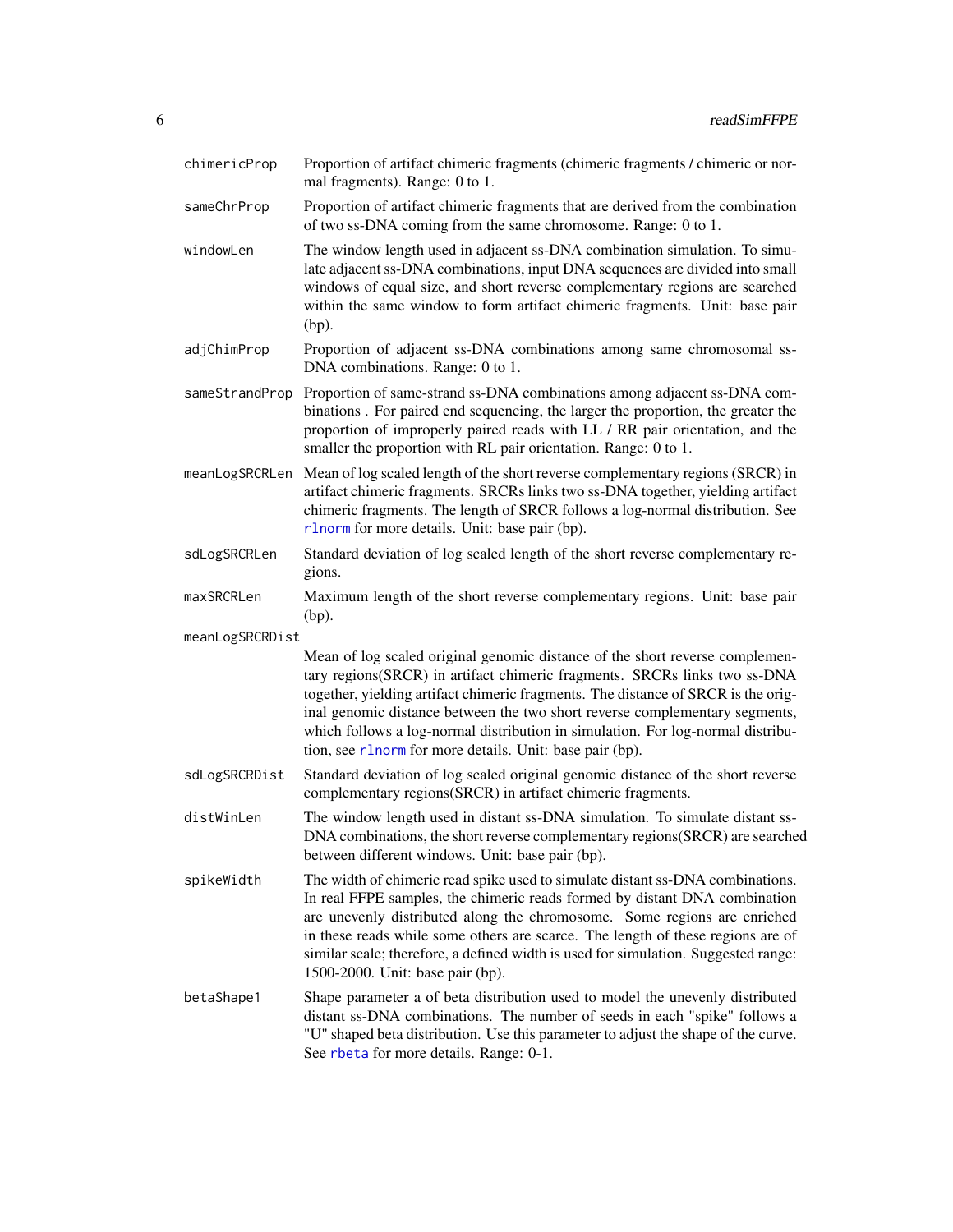<span id="page-6-0"></span>

| betaShape2        | Shape parameter b of beta distribution used to model the unevenly distributed<br>distant ss-DNA combinations. The number of seeds in each "spike" follows a<br>"U" shaped beta distribution. Use this parameter to adjust the shape of the curve.<br>See rbeta for more details. Range: 0-1.      |
|-------------------|---------------------------------------------------------------------------------------------------------------------------------------------------------------------------------------------------------------------------------------------------------------------------------------------------|
| sameTarRegionProb |                                                                                                                                                                                                                                                                                                   |
|                   | Probability of two distant ss-DNA combination events coming from the same<br>two different windows.                                                                                                                                                                                               |
| adjFactor         | Increase this value if the number of simulated adjacent chimeric reads is smaller<br>than expected (sameChrProp * adjChimProp), decrease if the opposite is true.                                                                                                                                 |
| distFactor        | Increase this value if the number of simulated distant chimeric reads is smaller<br>than expected, decrease if the opposite is true.                                                                                                                                                              |
| chimMutRate       | Mutation rate for each base in chimeric fragments. In the chimeric fragment<br>formation process, biological-level errors might occur and lead to mutations on<br>these artifact fragments. For all four basic types of nucleotides, the substitution<br>probability is set equal. Range: 0-0.75. |
| noiseRate         | Noise rate for each base in reads. This is used for sequencing-level errors. The<br>probability is set equal for all four basic types of nucleotides. Range: 0-0.75.                                                                                                                              |
| highNoiseRate     | A second noise rate for each base in reads. In some real sequencing data, some<br>reads are much more noisy than others. This parameter can be used for this<br>situation. Range: 0-0.75.                                                                                                         |
| highNoiseProp     | Proportion of reads to be simulated with highNoiseRate other than noiseRate.<br>Range: 0-1.                                                                                                                                                                                                       |
| pairedEnd         | Simulate paired end sequencing when set to true.                                                                                                                                                                                                                                                  |
| prefix            | Prefix for read names. When reads from different runs of simulation have to be<br>merged, please make sure that they have different prefixes.                                                                                                                                                     |
| threads           | Number of threads used. Multi-threading can speed up the process.                                                                                                                                                                                                                                 |
| adjChimeric       | Generate reads from adjacent ss-DNA combinations if it is set to true. If it is set<br>to false, skip this process.                                                                                                                                                                               |
| distChimeric      | Generate reads from distant ss-DNA combinations if it is set to true. If it is set<br>to false, skip this process.                                                                                                                                                                                |
| normalReads       | Generate reads from normal fragments if it is set to true. If it is set to false, skip<br>this process.                                                                                                                                                                                           |
| overWrite         | Overwrite the file if file with the same output path exists and it is set to true. If<br>file with same output path exists and it is set to false, reads will be appended to<br>the existing file.                                                                                                |

#### Details

The NGS (Next-Generation Sequencing) reads from FFPE (Formalin-Fixed Paraffin-Embedded) samples contain numerous artifact chimeric reads (ACRS), which can lead to false positive structural variant calls. These ACRs are derived from the combination of two single-stranded DNA (ss-DNA) fragments with short reverse complementary regions (SRCR). This function simulates these artifact chimeric reads as well as normal reads for FFPE samples on the whole genome / several chromosomes / large regions. To simplify the simulation, the genome is divided into small windows, and SRCRs are found within the same window (adjacent ss-DNA combination) or between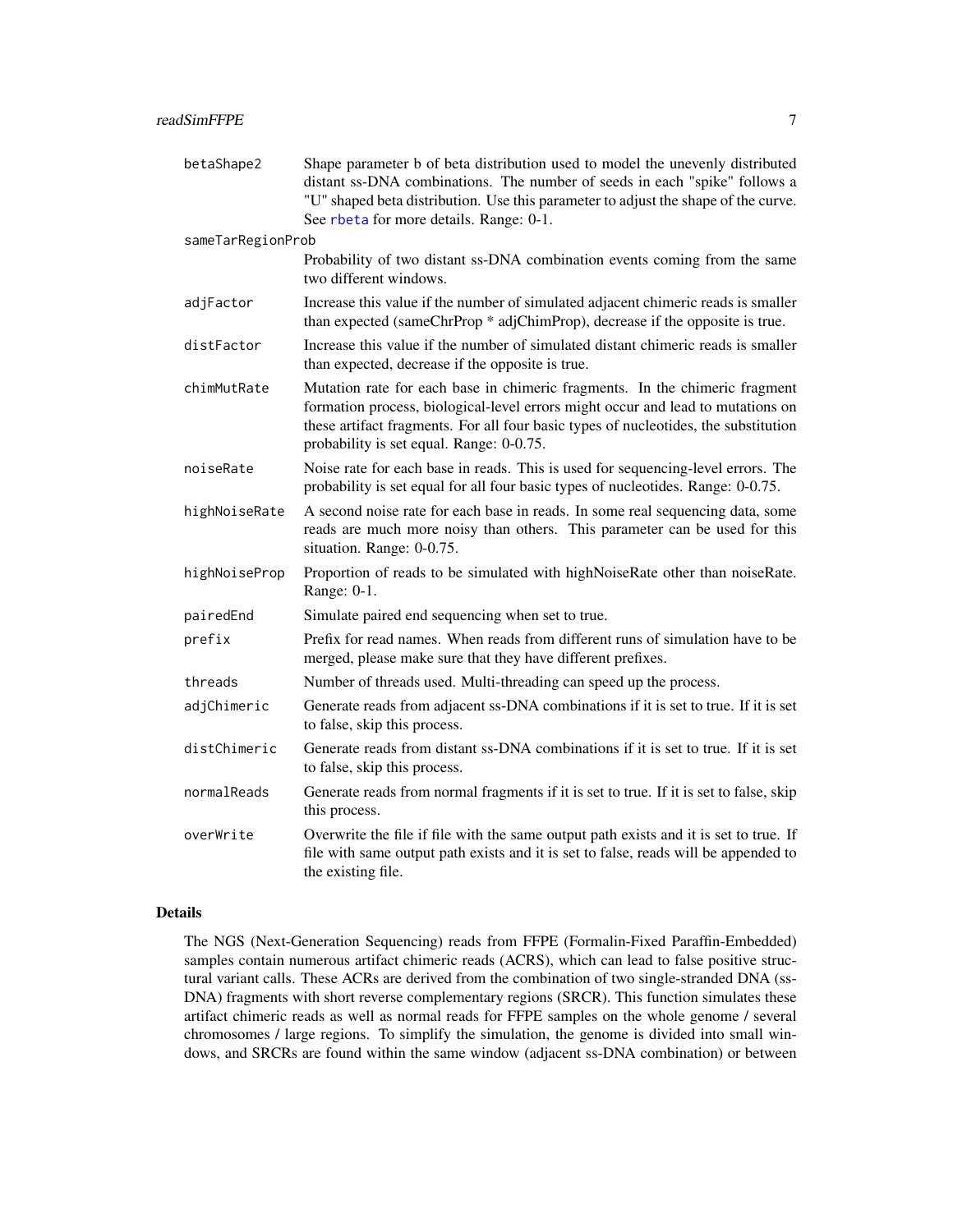different windows (distant ss-DNA simulation). For adjacent ss-DNA combination events, the original genomic distance between and strands of two combined SRCRs are also simulated based on real data. In the output fastq file, reads are distinguished by prefixes "adjChimeric", "distChimeric" and "Normal" in their names. The parameter PhredScoreProfile can be calculated by the function [calcPhredScoreProfile](#page-2-1). To simulate whole exome sequencing (WES) or targeted sequencing, please use the function [targetReadSimFFPE](#page-8-1).

#### Value

NULL. Reads will be written to the output FASTQ file.

#### **Note**

When fine-tuning is needed, simulate reads from certain areas / chromosomes instead of the entire genome to save the run-time. Please check the package vignette for the guidance of fine-tuning.

#### Author(s)

Lanying Wei <lanying.wei@uni-muenster.de>

#### See Also

[SimFFPE](#page-1-1), [calcPhredScoreProfile](#page-2-1), [targetReadSimFFPE](#page-8-1)

#### Examples

```
PhredScoreProfilePath <- system.file("extdata", "PhredScoreProfile2.txt",
                                      package = "SimFFPE")
PhredScoreProfile <- as.matrix(read.table(PhredScoreProfilePath, skip = 1))
colnames(PhredScoreProfile) <-
    strsplit(readLines(PhredScoreProfilePath)[1], "\t")[[1]]
referencePath <- system.file("extdata", "example.fasta", package = "SimFFPE")
reference <- readDNAStringSet(referencePath)
## Simulate reads of the first three sequences of reference genome
sourceSeq <- reference[1:3]
outFile1 <- paste0(tempdir(), "/sim1")
readSimFFPE(sourceSeq, referencePath, PhredScoreProfile, outFile1,
            enzymeCut = FALSE, coverage=80, threads = 2)
## Simulate reads of defined regions on the first two sequences of reference
## genome
```

```
sourceSeq2 <- DNAStringSet(lapply(reference[1:2], function(x) x[1:10000]))
outFile2 <- paste0(tempdir(), "/sim2")
readSimFFPE(sourceSeq2, referencePath, PhredScoreProfile, outFile2,
           coverage = 80, enzymeCut = TRUE, threads = 1)
```
<span id="page-7-0"></span>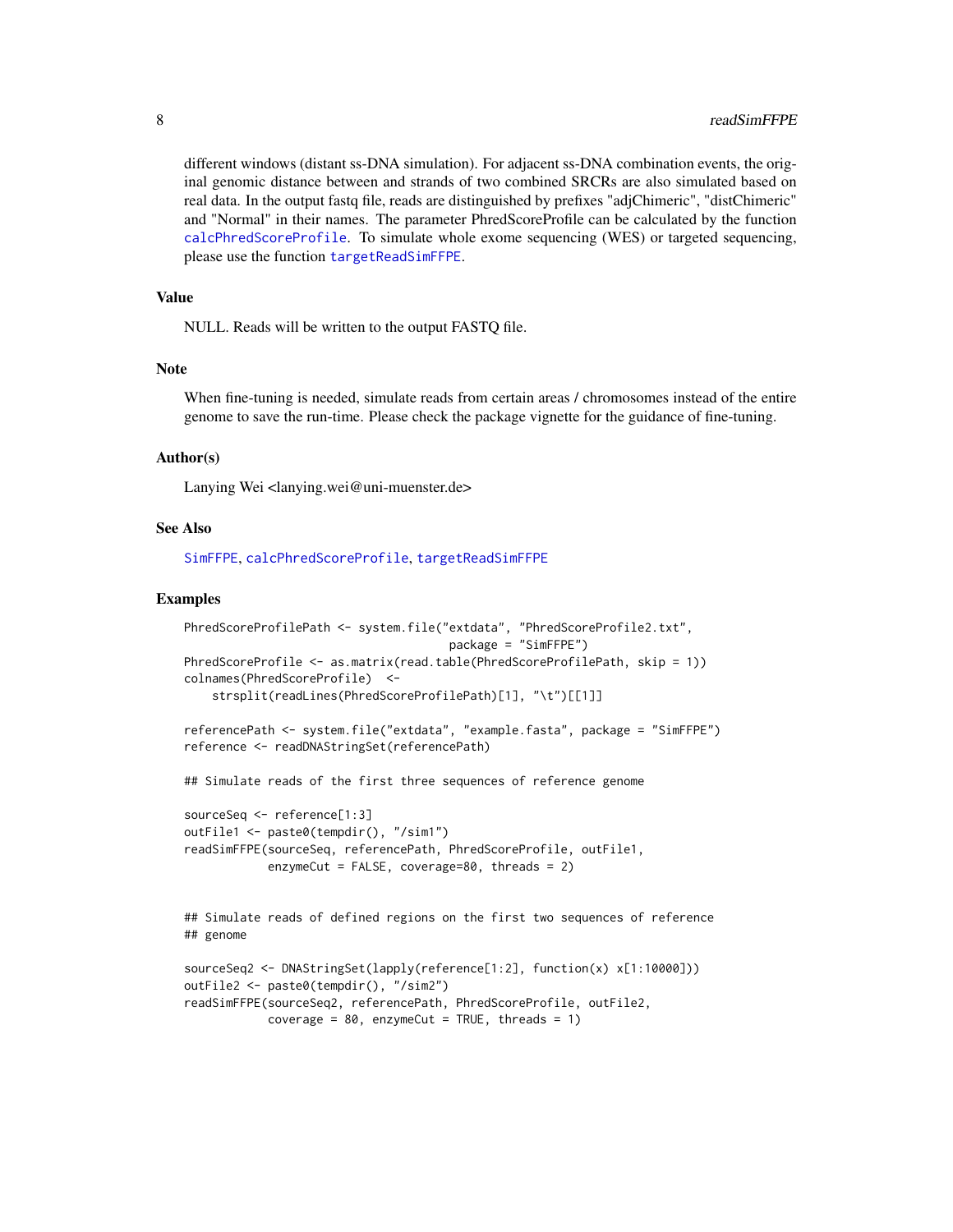#### <span id="page-8-0"></span>targetReadSimFFPE 9

```
## Simulate reads of defined regions on the second and the third sequence of
## reference genome and merge them with existing reads (a different prefix is
## needed)
sourceSeq3 <- DNAStringSet(lapply(reference[2:3], function(x) x[1:10000]))
readSimFFPE(sourceSeq3, referencePath, PhredScoreProfile, outFile2,
           prefix = "simFFPE2", coverage = 80, enzymeCut = TRUE,threads = 1, overWrite = FALSE)
```
<span id="page-8-1"></span>targetReadSimFFPE *Simulate normal and artifact chimeric reads in NGS data of FFPE samples for exonic / targeted regions*

#### Description

NGS data from FFPE samples contain numerous artifact chimeric reads. These chimeric reads are formed through the combination of two single-stranded DNA (ss-DNA) with short reverse complementary regions (SRCR). This function simulates these artifact chimeric reads as well as normal reads for FFPE samples within defined regions. To simplify the simulation, the genome is divided into small windows, and SRCRs are found within the same window (adjacent ss-DNA combination) or between different windows (distant ss-DNA simulation).

#### Usage

```
targetReadSimFFPE(referencePath, PhredScoreProfile, targetRegions, outFile,
coverage, readLen=150, meanInsertLen=250, sdInsertLen=80, enzymeCut=FALSE,
padding=50, minGap=5, chimericProp=0.1, sameChrProp=0.43, windowLen=5000,
adjChimProp=0.63, sameStrandProp=0.65, meanLogSRCRLen=1.8, sdLogSRCRLen=0.55,
maxSRCRLen=32, meanLogSRCRDist=4.7, sdLogSRCRDist=0.35, distWinLen=5000,
spikeWidth=1500, betaShape1=0.5, betaShape2=0.5, sameTarRegionProb=0,
adjFactor = 1.3, distFactor = 1.3, chimMutRate=0.003, noiseRate=0.0015,
highNoiseRate=0.08, highNoiseProp=0.01, pairedEnd=TRUE, prefix="SimFFPE",
threads=1, adjChimeric=TRUE, distChimeric=TRUE, normalReads=TRUE,
overWrite=FALSE)
```
#### Arguments

referencePath Path to the reference genome.

PhredScoreProfile

A matrix representing the positional Phred score proportion. Each row of the matrix represents a position in the read (from begin to end), and each column the Phred quality score of base-calling error probabilities. The profile can be calculated from BAM file using the [calcPhredScoreProfile](#page-2-1) function.

targetRegions A DataFrame or GenomicRanges object representing the exonic / targeted regions to simulate. If it is a DataFrame, the first column should be the chromosome, the second the start position and the third the end position. Please use one-based coordinate systems (the first base should be marked with 1 but not 0).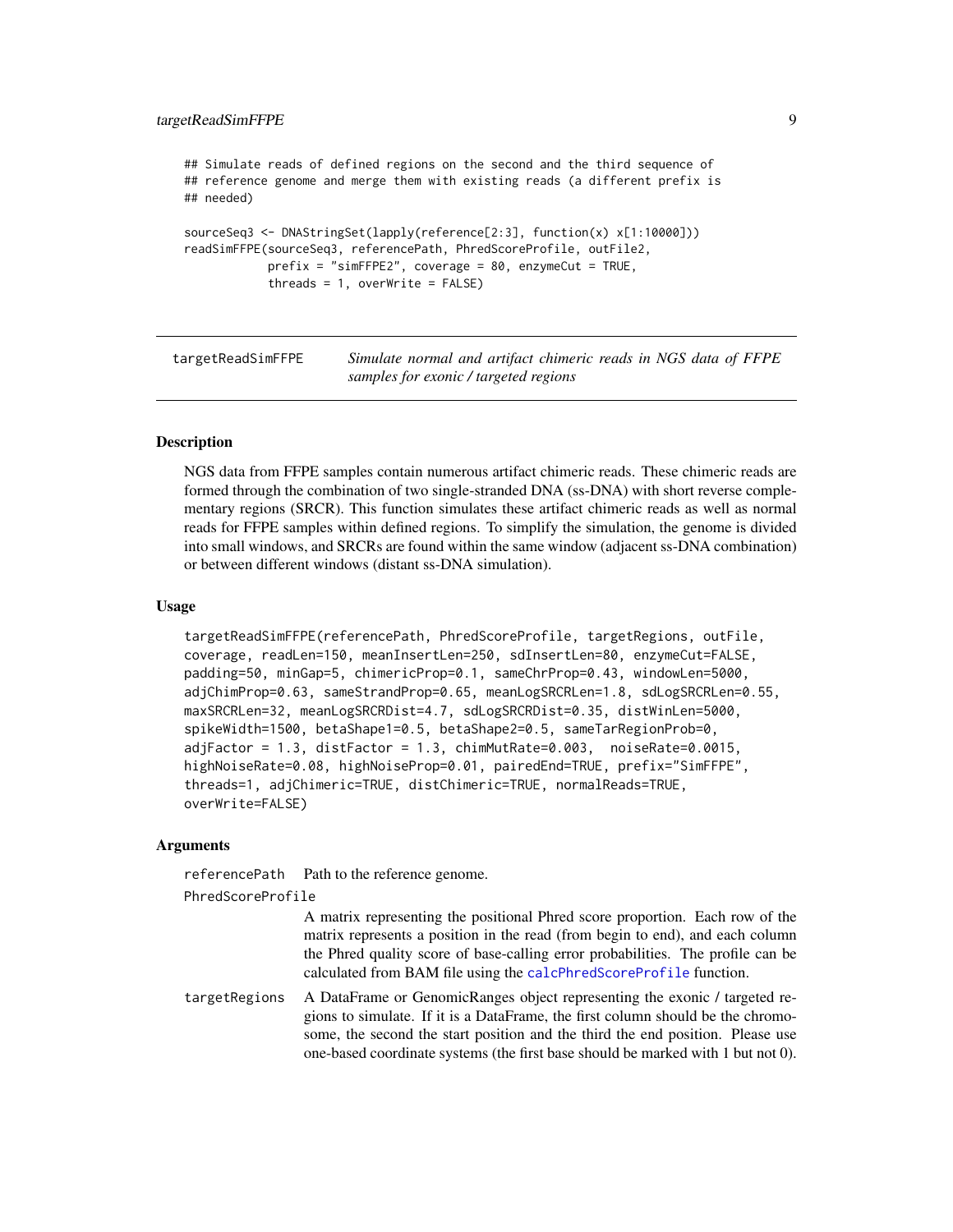| outFile         | Output file path for the FASTQ file with simulated reads. Please include the<br>name of the output file without extension, e.g. "/tmp/sim1".                                                                                                                                                                                                                                                                     |
|-----------------|------------------------------------------------------------------------------------------------------------------------------------------------------------------------------------------------------------------------------------------------------------------------------------------------------------------------------------------------------------------------------------------------------------------|
| coverage        | Coverage of the simulation.                                                                                                                                                                                                                                                                                                                                                                                      |
| readLen         | Read length of the simulation.                                                                                                                                                                                                                                                                                                                                                                                   |
| meanInsertLen   | Mean insert length for the simulation (normally distributed).                                                                                                                                                                                                                                                                                                                                                    |
| sdInsertLen     | Standard deviation of the insert length for simulation (normally distributed).                                                                                                                                                                                                                                                                                                                                   |
| enzymeCut       | Simulate enzymatic fragmentation if it is set to true, otherwise simulate random<br>fragmentation.                                                                                                                                                                                                                                                                                                               |
| padding         | Length of padding of input target regions. The padding length will be added to<br>both sides of target regions. Range: natural numbers. Unit: base pair (bp).                                                                                                                                                                                                                                                    |
| minGap          | Minimal allowed length of gap between target regions. Regions with a gap<br>smaller than this value will be merged. If this value is not given, the value of<br>input readLen will be used. Range: natural numbers. Unit: base pair (bp).                                                                                                                                                                        |
| chimericProp    | Proportion of artifact chimeric fragments (chimeric fragments / chimeric or nor-<br>mal fragments). Range: 0 to 1.                                                                                                                                                                                                                                                                                               |
| sameChrProp     | Proportion of artifact chimeric fragments that are derived from the combination<br>of two ss-DNA coming from the same chromosome. Range: 0 to 1.                                                                                                                                                                                                                                                                 |
| windowLen       | The window length used in adjacent ss-DNA combination simulation. To simu-<br>late adjacent ss-DNA combinations, input DNA sequences are divided into small<br>windows of equal size, and short reverse complementary regions are searched<br>within the same window to form artifact chimeric fragments. Unit: base pair<br>$(bp)$ .                                                                            |
| adjChimProp     | Proportion of adjacent ss-DNA combinations among same chromosomal ss-<br>DNA combinations. Range: 0 to 1.                                                                                                                                                                                                                                                                                                        |
| sameStrandProp  | Proportion of same-strand ss-DNA combinations among adjacent ss-DNA com-<br>binations. For paired end sequencing, the larger the proportion, the greater the<br>proportion of improperly paired reads with LL / RR pair orientation, and the<br>smaller the proportion with RL pair orientation. Range: 0 to 1.                                                                                                  |
|                 | meanLogSRCRLen Mean of log scaled length of the short reverse complementary regions (SRCR) in<br>artifact chimeric fragments. SRCRs links two ss-DNA together, yielding artifact<br>chimeric fragments. The length of SRCR follows a log-normal distribution. See<br>rlnorm for more details. Unit: base pair (bp).                                                                                              |
| sdLogSRCRLen    | Standard deviation of log scaled length of the short reverse complementary re-<br>gions.                                                                                                                                                                                                                                                                                                                         |
| maxSRCRLen      | Maximum length of the short reverse complementary regions. Unit: base pair<br>$(bp)$ .                                                                                                                                                                                                                                                                                                                           |
| meanLogSRCRDist |                                                                                                                                                                                                                                                                                                                                                                                                                  |
|                 | Mean of log scaled original genomic distance of the short reverse complemen-<br>tary regions(SRCR) in artifact chimeric fragments. SRCRs links two ss-DNA<br>together, yielding artifact chimeric fragments. The distance of SRCR is the orig-<br>inal genomic distance between the two short reverse complementary segments,<br>which follows a log-normal distribution in simulation. For log-normal distribu- |

<span id="page-9-0"></span>

which follows a log-normal distribution in simulation. For log-normal distribution, see [rlnorm](#page-0-0) for more details. Unit: base pair (bp).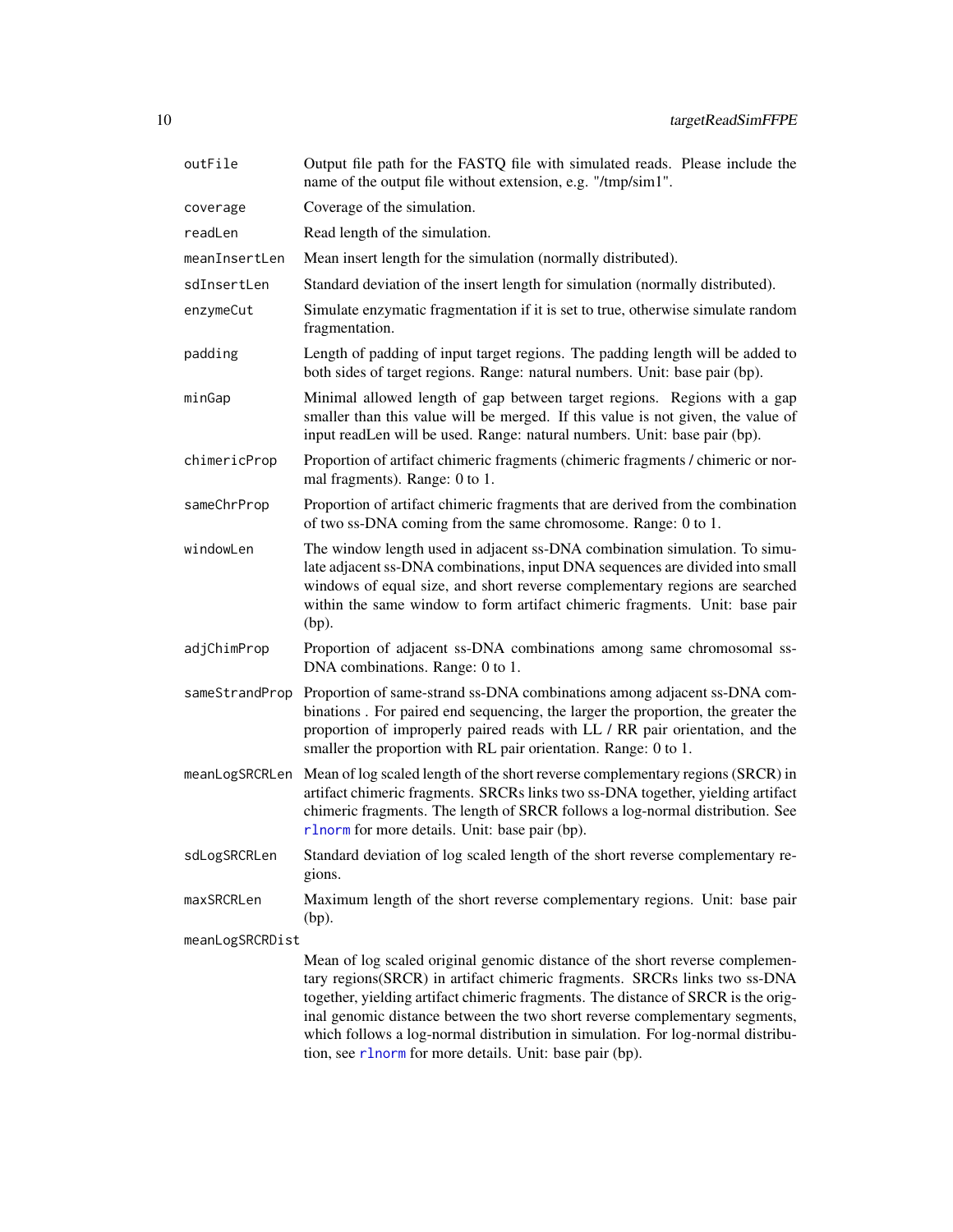<span id="page-10-0"></span>

| sdLogSRCRDist     | Standard deviation of log scaled original genomic distance of the short reverse<br>complementary regions(SRCR) in artifact chimeric fragments.                                                                                                                                                                                                                                                                                                        |
|-------------------|-------------------------------------------------------------------------------------------------------------------------------------------------------------------------------------------------------------------------------------------------------------------------------------------------------------------------------------------------------------------------------------------------------------------------------------------------------|
| distWinLen        | The window length used in distant ss-DNA simulation. To simulate distant ss-<br>DNA combinations, the short reverse complementary regions (SRCR) are searched<br>between different windows. Unit: base pair (bp).                                                                                                                                                                                                                                     |
| spikeWidth        | The width of chimeric read spike used to simulate distant ss-DNA combinations.<br>In real FFPE samples, the chimeric reads formed by distant DNA combination<br>are unevenly distributed along the chromosome. Some regions are enriched<br>in these reads while some others are scarce. The length of these regions are of<br>similar scale; therefore, a defined width is used for simulation. Suggested range:<br>1500-2000. Unit: base pair (bp). |
| betaShape1        | Shape parameter a of beta distribution used to model the unevenly distributed<br>distant ss-DNA combinations. The number of seeds in each "spike" follows a<br>"U" shaped beta distribution. Use this parameter to adjust the shape of the curve.<br>See rbeta for more details. Range: 0-1.                                                                                                                                                          |
| betaShape2        | Shape parameter b of beta distribution used to model the unevenly distributed<br>distant ss-DNA combinations. The number of seeds in each "spike" follows a<br>"U" shaped beta distribution. Use this parameter to adjust the shape of the curve.<br>See rbeta for more details. Range: 0-1.                                                                                                                                                          |
| sameTarRegionProb |                                                                                                                                                                                                                                                                                                                                                                                                                                                       |
|                   | Probability of two distant ss-DNA combination events coming from the same<br>two different windows.                                                                                                                                                                                                                                                                                                                                                   |
| adjFactor         | Increase this value if the number of simulated adjacent chimeric reads is smaller<br>than expected (sameChrProp * adjChimProp), decrease if the opposite is true.                                                                                                                                                                                                                                                                                     |
| distFactor        | Increase this value if the number of simulated distant chimeric reads is smaller<br>than expected, decrease if the opposite is true.                                                                                                                                                                                                                                                                                                                  |
| chimMutRate       | Mutation rate for each base in chimeric fragments. In the chimeric fragment<br>formation process, biological-level errors might occur and lead to mutations on<br>these artifact fragments. For all four basic types of nucleotides, the substitution<br>probability is set equal. Range: 0-0.75.                                                                                                                                                     |
| noiseRate         | Noise rate for each base in reads. This is used for sequencing-level errors. The<br>probability is set equal for all four basic types of nucleotides. Range: 0-0.75.                                                                                                                                                                                                                                                                                  |
| highNoiseRate     | A second noise rate for each base in reads. In some real sequencing data, some<br>reads are much more noisy than others. This parameter can be used for this<br>situation. Range: 0-0.75.                                                                                                                                                                                                                                                             |
| highNoiseProp     | Proportion of reads to be simulated with highNoiseRate other than noiseRate.<br>Range: 0-1.                                                                                                                                                                                                                                                                                                                                                           |
| pairedEnd         | Simulate paired end sequencing when set to true.                                                                                                                                                                                                                                                                                                                                                                                                      |
| prefix            | Prefix for read names. When reads from different runs of simulation have to be<br>merged, please make sure that they have different prefixes.                                                                                                                                                                                                                                                                                                         |
| threads           | Number of threads used. Multi-threading can speed up the process.                                                                                                                                                                                                                                                                                                                                                                                     |
| adjChimeric       | Generate reads from adjacent ss-DNA combinations if it is set to true. If it is set<br>to false, skip this process.                                                                                                                                                                                                                                                                                                                                   |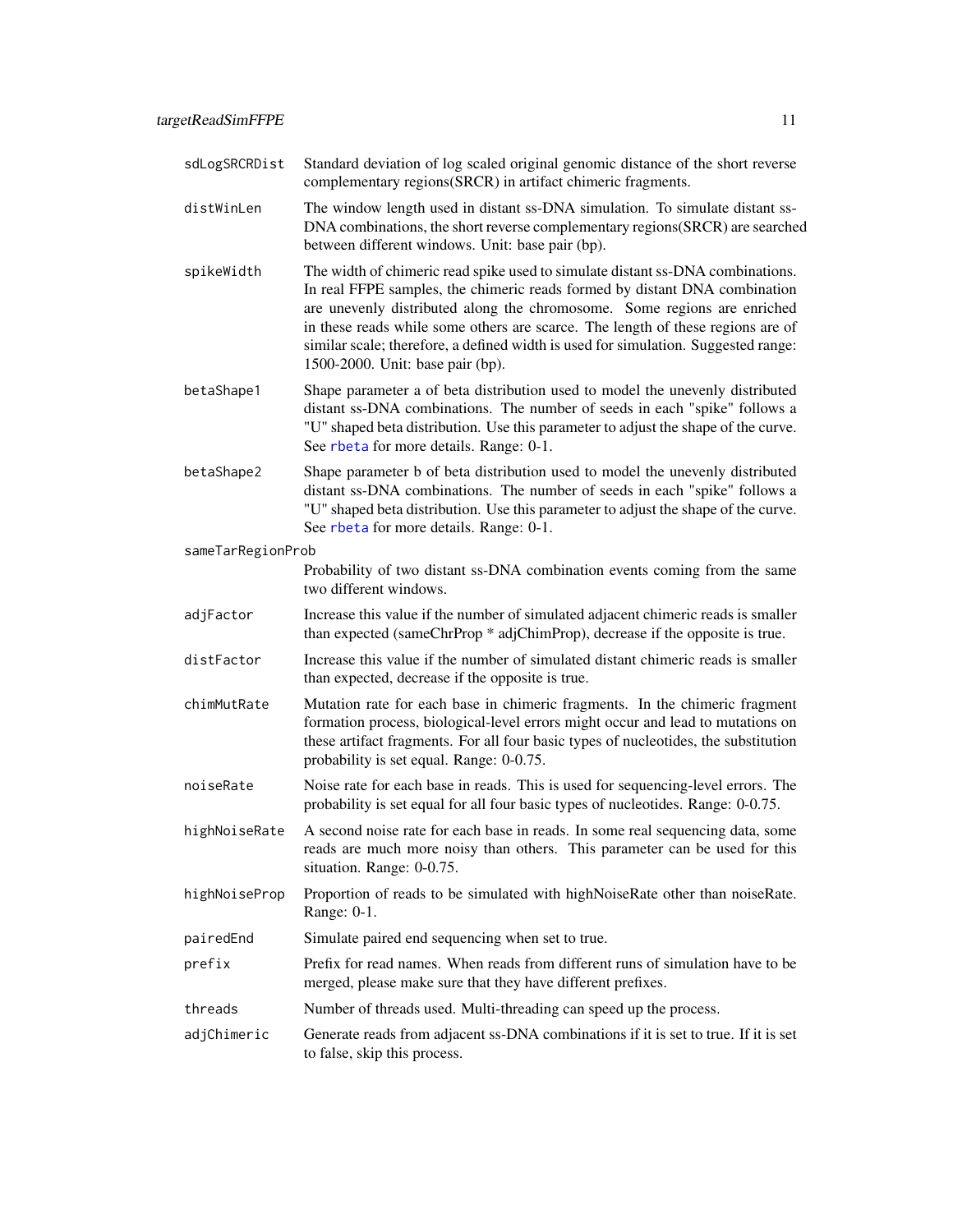<span id="page-11-0"></span>

| distChimeric | Generate reads from distant ss-DNA combinations if it is set to true. If it is set<br>to false, skip this process.                                                                                 |
|--------------|----------------------------------------------------------------------------------------------------------------------------------------------------------------------------------------------------|
| normalReads  | Generate reads from normal fragments if it is set to true. If it is set to false, skip<br>this process.                                                                                            |
| overWrite    | Overwrite the file if file with the same output path exists and it is set to true. If<br>file with same output path exists and it is set to false, reads will be appended to<br>the existing file. |

#### Details

The NGS (Next-Generation Sequencing) reads from FFPE (Formalin-Fixed Paraffin-Embedded) samples contain numerous artifact chimeric reads (ACRs), which can lead to false positive structural variant calls. These ACRs are derived from the combination of two single-stranded DNA (ss-DNA) fragments with short reverse complementary regions (SRCRs). This function simulates these artifact chimeric reads as well as normal reads for FFPE samples within defined regions. To simplify the simulation, the genome is divided into small windows, and SRCRs are found within the same window (adjacent ss-DNA combination) or between different windows (distant ss-DNA simulation). For adjacent ss-DNA combination events, the original genomic distance between and strands of two combined SRCRs are also simulated based on real data. In the output fastq file, reads are distinguished by prefixes "adjChimeric", "distChimeric" and "Normal" in their names. The parameter PhredScoreProfile can be calculated by the function [calcPhredScoreProfile](#page-2-1). To simulate whole genome sequencing (WGS) or to simulate reads on several large regions / full chromosomes, please use the function [readSimFFPE](#page-4-1).

#### Value

NULL. Reads will be written to the output FASTQ file.

#### **Note**

When fine-tuning is needed, simulate reads from part of the regions instead of all the target regions to save the runtime. Please check the package vignette for the guidance of fine-tuning.

#### Author(s)

Lanying Wei <lanying.wei@uni-muenster.de>

#### See Also

[SimFFPE](#page-1-1), [calcPhredScoreProfile](#page-2-1), [readSimFFPE](#page-4-1)

#### Examples

```
PhredScoreProfilePath <- system.file("extdata", "PhredScoreProfile1.txt",
                                      package = "SimFFPE")
PhredScoreProfile <- as.matrix(read.table(PhredScoreProfilePath, skip = 1))
colnames(PhredScoreProfile) <-
    strsplit(readLines(PhredScoreProfilePath)[1], "\t")[[1]]
referencePath <- system.file("extdata", "example.fasta", package = "SimFFPE")
```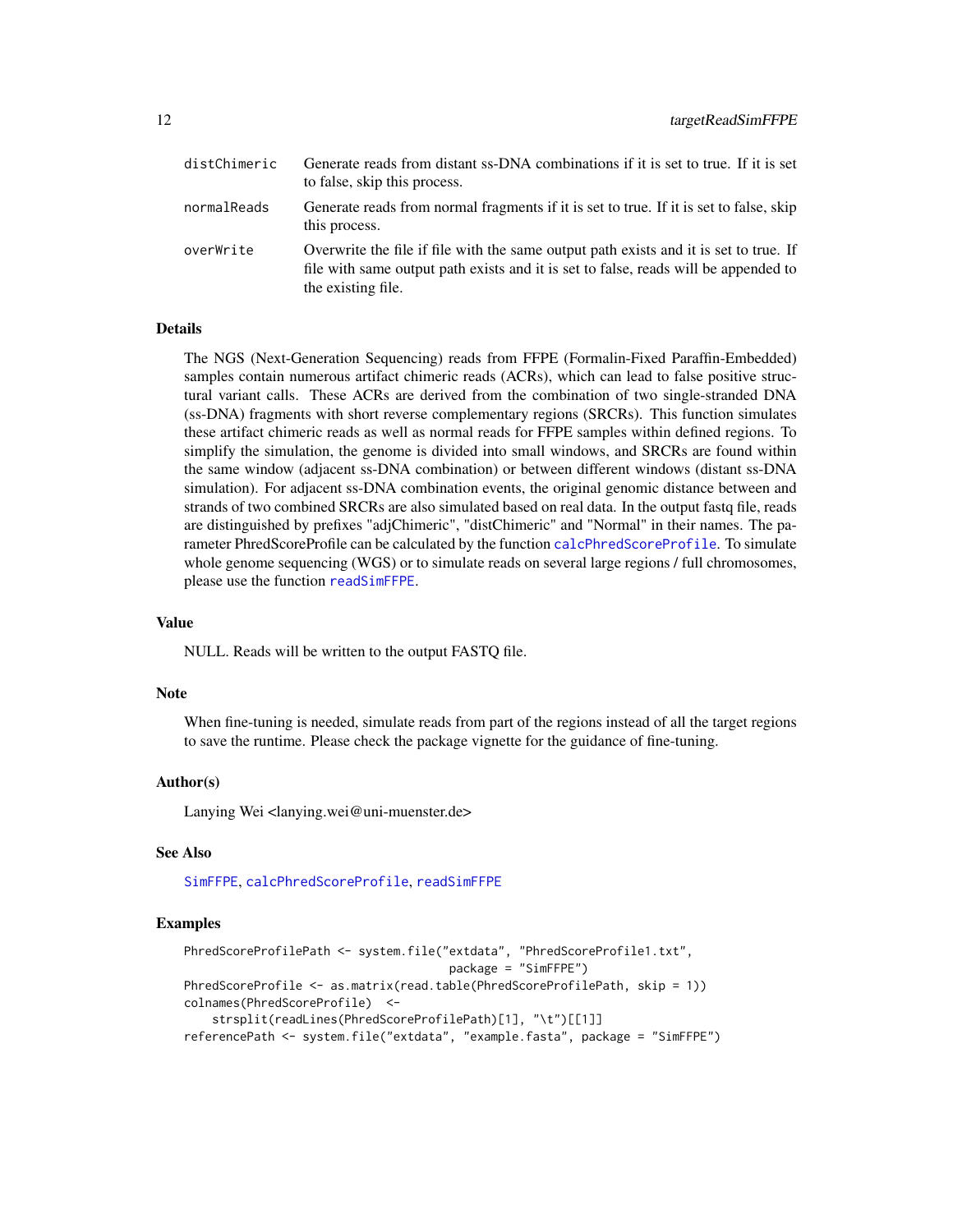```
regionPath <- system.file("extdata", "regionsSim.txt", package = "SimFFPE")
targetRegions <- read.table(regionPath)
outFile <- paste0(tempdir(), "/sim3")
targetReadSimFFPE(referencePath, PhredScoreProfile, targetRegions, outFile,
                 coverage = 80, readLen = 100, meanInsertLen=180,
                 sdInsertLen=50, enzymeCut = FALSE)
```